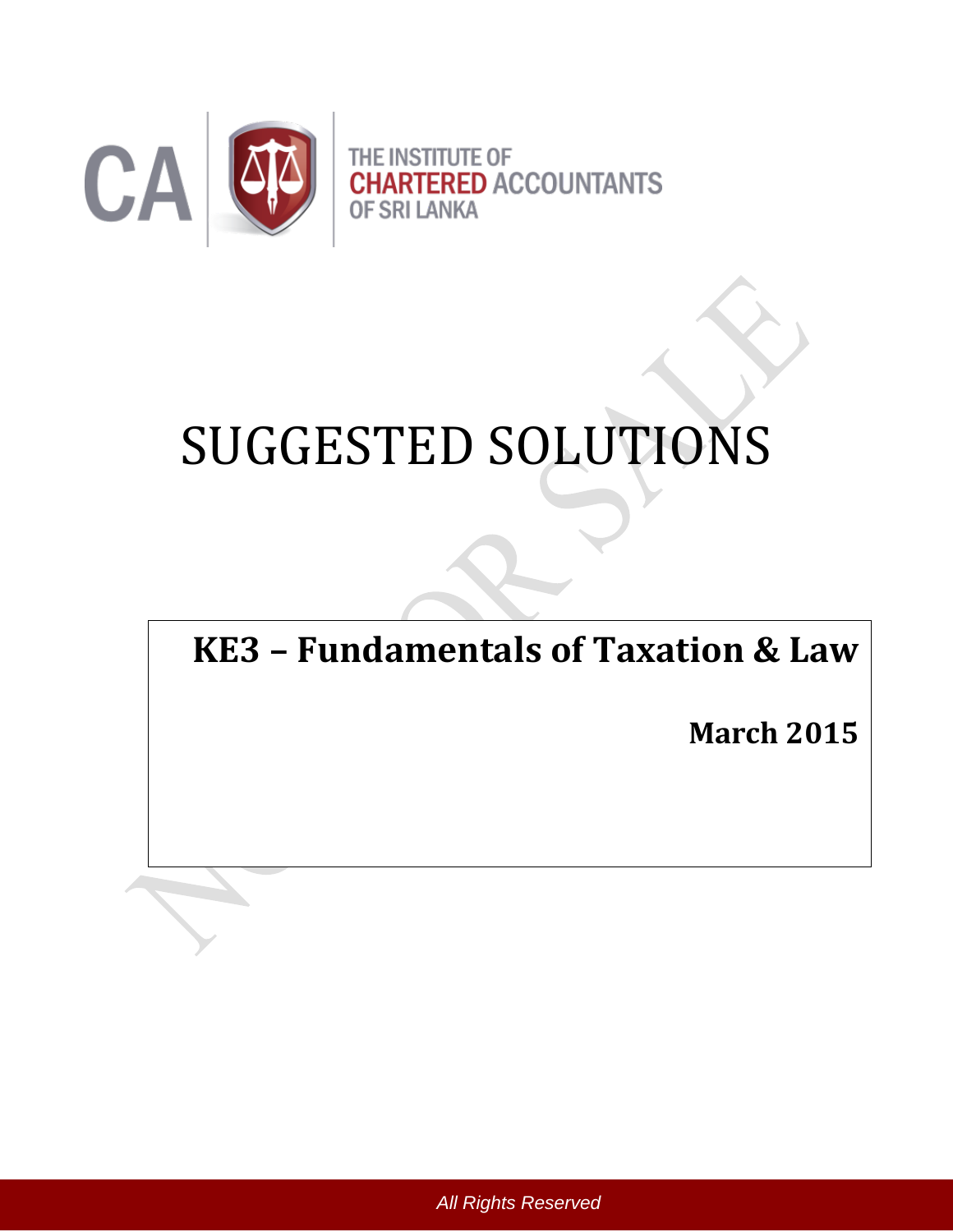# **Part A**

# **Taxation**

# **SECTION 1**

#### **Answer 01**

**1(a)**

1.1

Relevant Learning Outcome/s: 4.1.1 **Correct answer:** C

#### 1.2

Relevant Learning Outcome/s: 1.1.2 **Correct answer:** B

#### 1.3

Relevant Learning Outcome/s: 4.5.2 **Correct answer:** B

## 1.4

Relevant Learning Outcome/s: 5.1.1 **Correct answer:** A

1.5

Relevant Learning Outcome/s: 5.2.1 **Correct answer:** C

**[Total marks for 1(a) (MCQs) 2 x 5 = 10 marks]**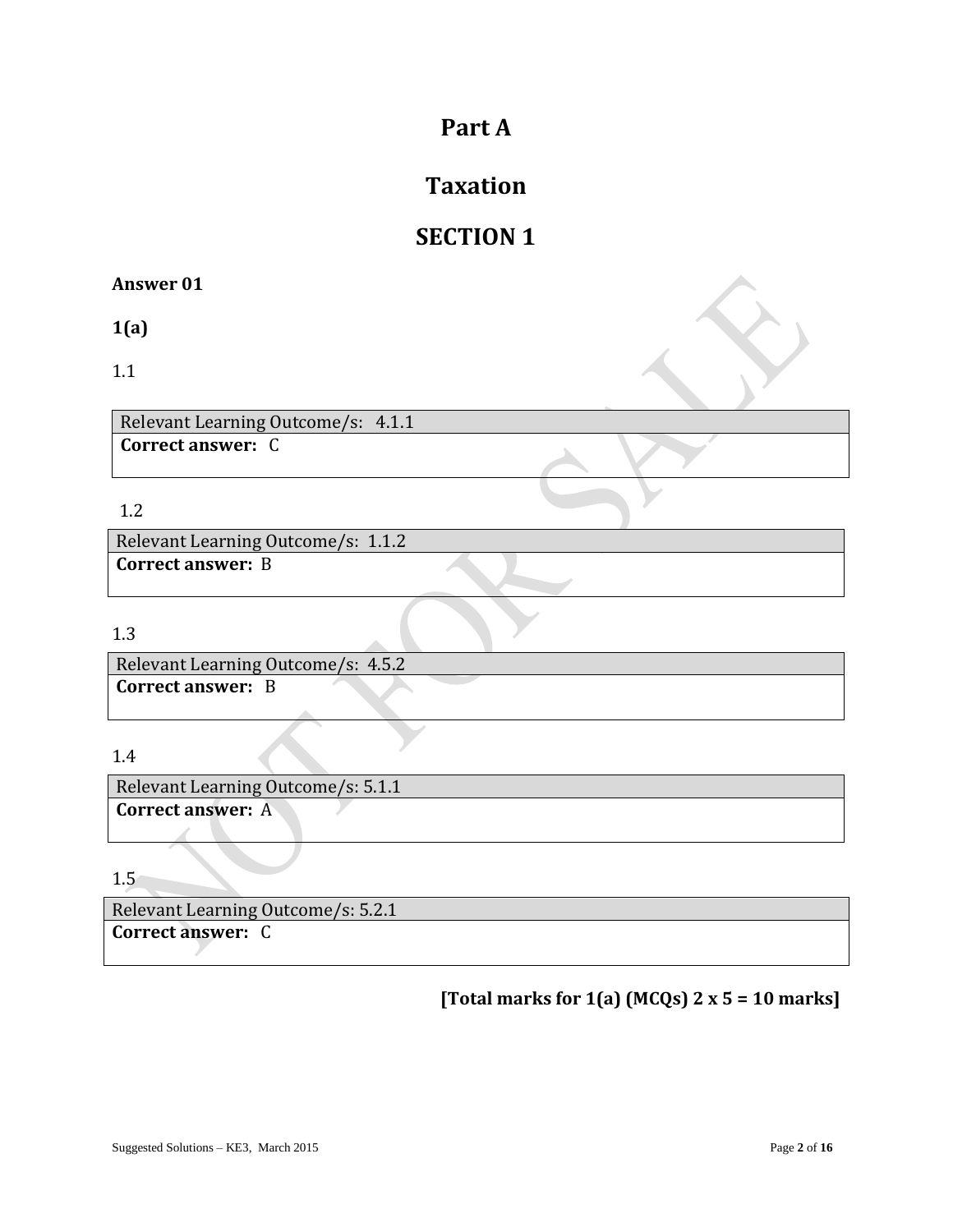## **1(b)**

## 1.6

| Relevant Learning Outcome/s: 2.4.3                                                                               |        |          |  |
|------------------------------------------------------------------------------------------------------------------|--------|----------|--|
| Gross income Tax Liability                                                                                       |        | 1150000  |  |
| Tax Credits                                                                                                      |        |          |  |
| <b>PAYE</b>                                                                                                      | 400000 |          |  |
| Self-Assessment Payment                                                                                          | 120000 | (520000) |  |
| Balance income tax payable                                                                                       |        | 630000   |  |
| Tax deducted on <b>Interest</b> and <b>Dividend</b> is final tax. Hence, WHT cannot be taken as a tax<br>credit. |        |          |  |

1.7

| Relevant Learning Outcome/s: 2.4.4 |             |  |
|------------------------------------|-------------|--|
| Divisible Profit                   | 7,570,000   |  |
| Net Rent                           | 1,350,000   |  |
|                                    | 8,920,000   |  |
| Partnership Tax free               |             |  |
| Allowance                          | (1,000,000) |  |
| Liable Profit                      | 7,920,000   |  |
| Tax @ 8%                           | 633,600     |  |
|                                    |             |  |

#### 1.8

Relevant Learning Outcome/s: 3.1.1

Applicable Tax rate is 28%

Sri Toys (Pvt) Ltd. is a subsidiary company. Hence lower rates on quantum of turnover or taxable income is not applicable.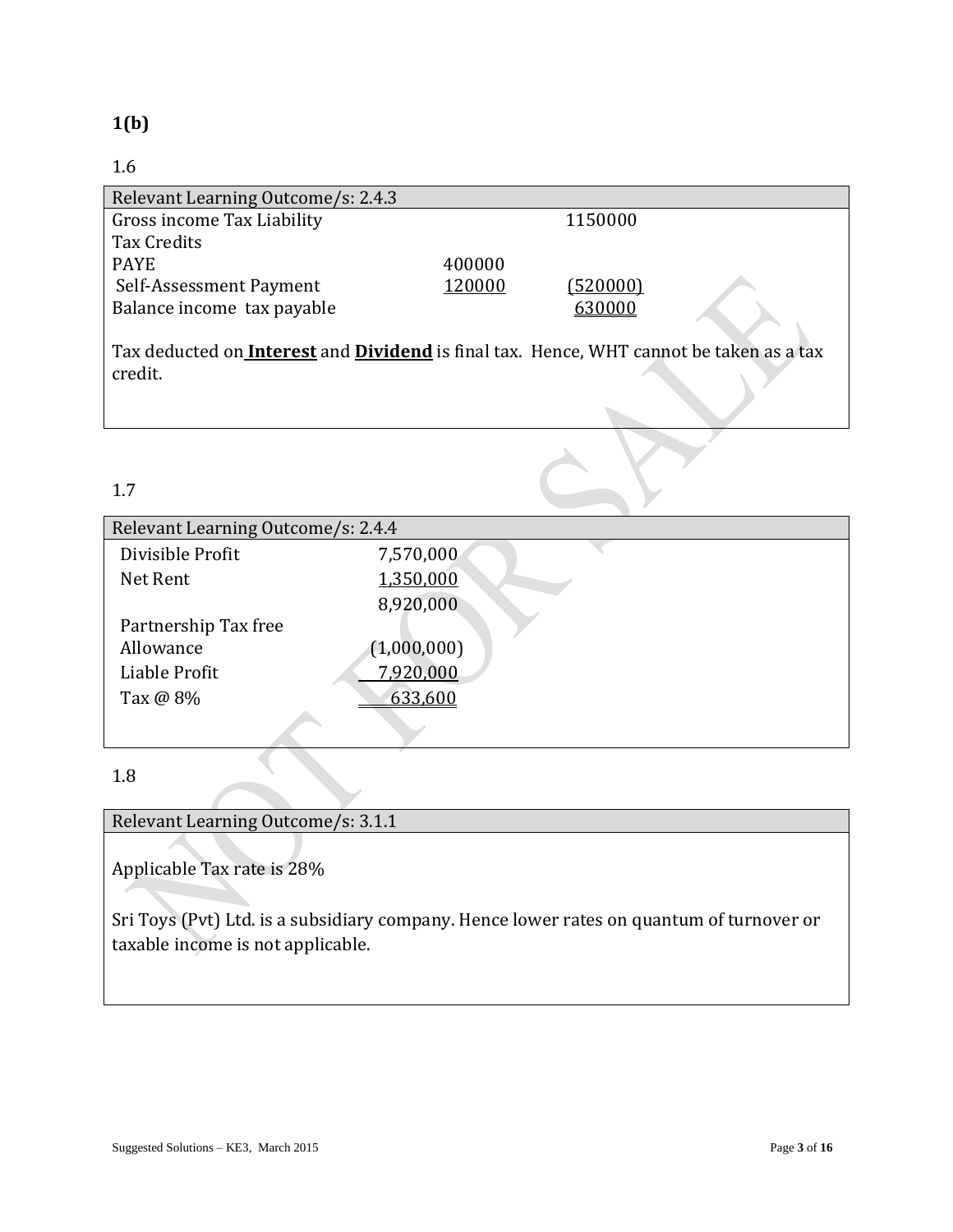Relevant Learning Outcome/s: 5.1.3

Any two articles stated in the part one of the first schedule of the NBT Act Examples – Any article exported by the manufacturer, fertilizer,

**Any other item mentioned in the study text or PART I of the first schedule of the NBT Act is acceptable.**

#### 1.10

Relevant Learning Outcome/s: 5.2.2

When a supply is zero rated, it means that the supply is liable to tax, but the rate applied is zero. If a supply is exempted, the supply is not liable to VAT.

In the case of zero rated supplies, the person is entitled to claim input taxes born by him whereas in the case of exempted supplies person cannot claim the input taxes as he cannot charge VAT on his supplies.

**[Total marks for 1(b) 2 x 5 = 10 marks]**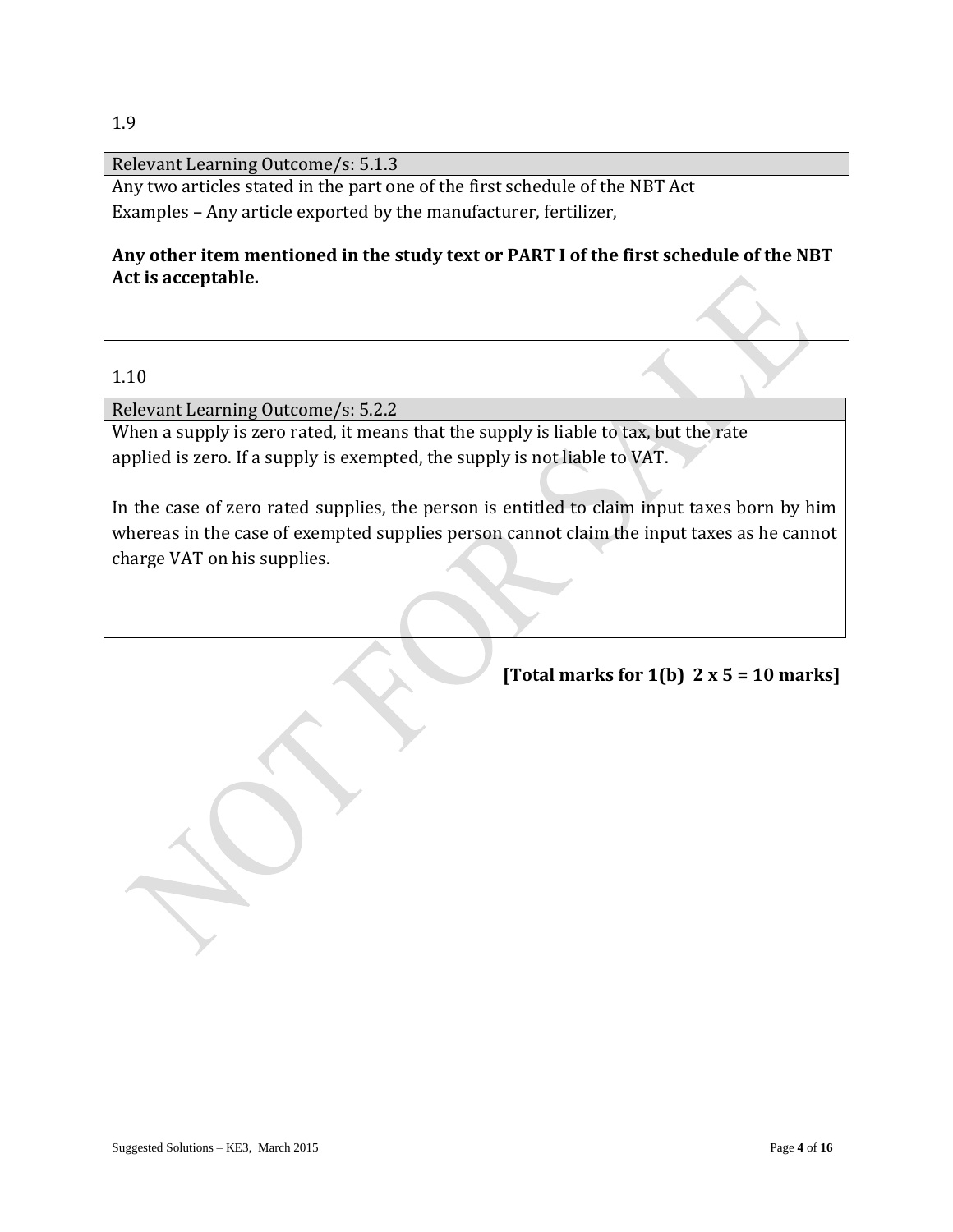# **SECTION 2**

## **Answer 02**

Relevant Learning Outcome/s: 2.2, 2.3, 2.4

| Mr. Peter                                                                                        |           |           |  |
|--------------------------------------------------------------------------------------------------|-----------|-----------|--|
| Computation of gross income tax and balance income tax payable<br>For year of assessment 2013/14 |           |           |  |
|                                                                                                  |           | Rs.       |  |
| <b>Employment income</b>                                                                         |           |           |  |
| Gross salary $(250,000 * 12)$                                                                    | 3,000,000 |           |  |
| Vehicle allowance (105,000 *12)<br>1,260,000                                                     |           |           |  |
| (600,000)<br>Less: exempt 50,000 per month                                                       | 660,000   |           |  |
| Entertainment allowance 20,000 x 12                                                              | 240,000   |           |  |
| Reimbursement of telephone bills 172,000 x 50%                                                   | 86,000    |           |  |
| Contribution made by employer to the approved<br>provident fund                                  |           |           |  |
|                                                                                                  |           | 3,986,000 |  |
| Net Dividend - does not form part of the Statutory<br>income                                     |           |           |  |
| Profit on Sale of listed shares is exempt (share<br>transaction is paid)                         |           |           |  |
|                                                                                                  |           |           |  |
| <b>Rent Income</b>                                                                               |           |           |  |
| Gross rent received $(140,000 \times 12)$                                                        | 1,680,000 |           |  |
| Less: rates                                                                                      | (32,000)  |           |  |
|                                                                                                  | 1,648,000 |           |  |
| Less: 25% for repairs                                                                            | (412,000) |           |  |
| Net Rent                                                                                         | 1,236,000 |           |  |
| $NAV = RA - repair$ allowance = 160,000 - 40,000<br>$\equiv$<br>120,000                          |           |           |  |
| Net rent is more than NAV                                                                        |           | 1,236,000 |  |
| <b>Business Income</b>                                                                           |           |           |  |
| Net profit as per Accounts                                                                       | 1,742,000 |           |  |
| Add: Disallowable items                                                                          |           |           |  |
| Overseas travelling                                                                              | 689,000   |           |  |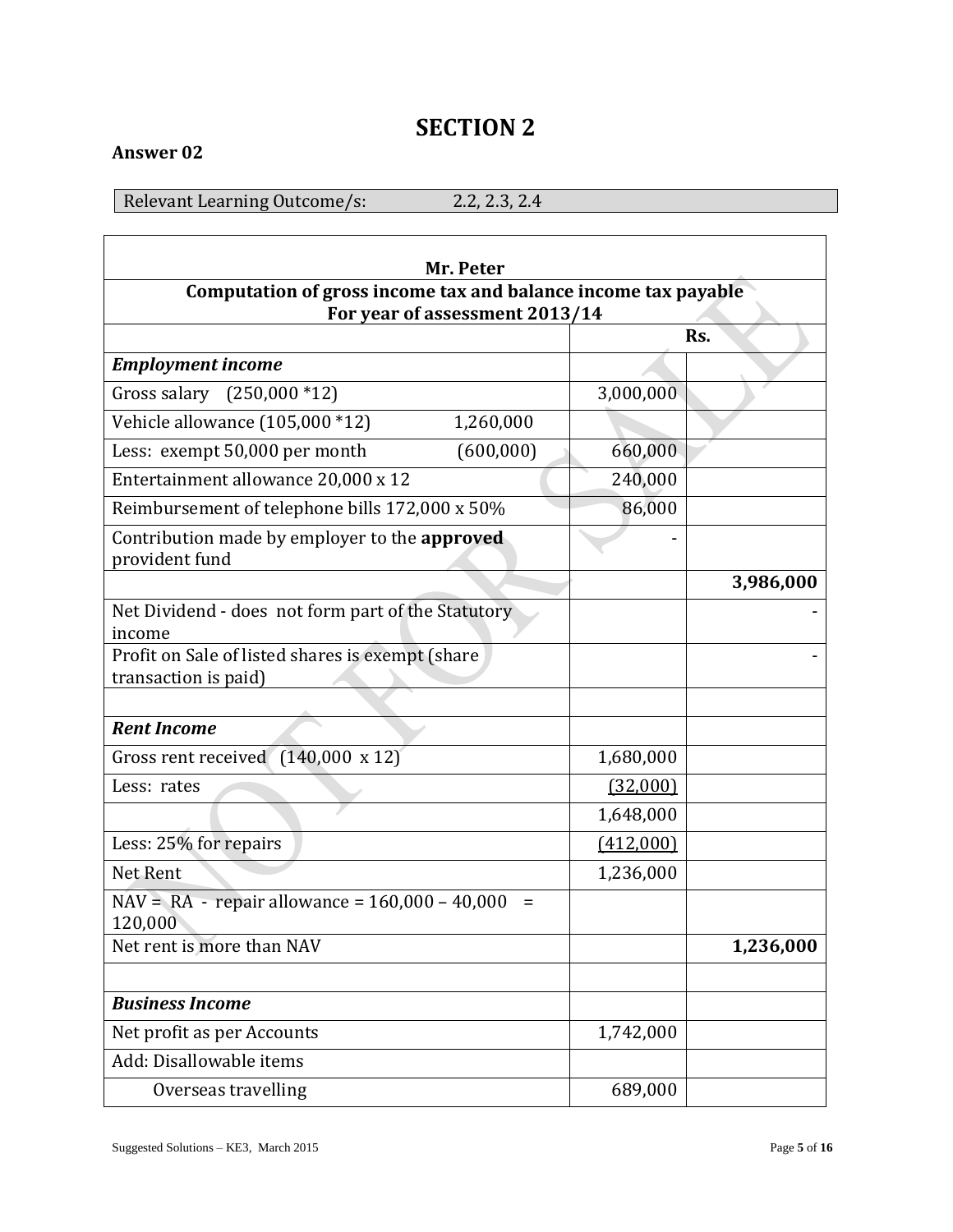| Entertainment expenses                                                                                                                                                        |                                                        | 67,000  |           |           |
|-------------------------------------------------------------------------------------------------------------------------------------------------------------------------------|--------------------------------------------------------|---------|-----------|-----------|
| Book depreciation - computers                                                                                                                                                 |                                                        | 160,000 |           |           |
|                                                                                                                                                                               | Book depreciation - photo copy machine                 |         | 75,000    |           |
|                                                                                                                                                                               |                                                        |         | 2,733,000 |           |
| Capital allowance on computers 480,000 x 25%                                                                                                                                  |                                                        |         | (120,000) |           |
| Adjusted profit from business                                                                                                                                                 |                                                        |         |           | 2,613,000 |
| <b>Total Statutory Income</b>                                                                                                                                                 |                                                        |         |           | 7,835,000 |
| Less: deductions under section 32                                                                                                                                             |                                                        |         |           |           |
| - allowed                                                                                                                                                                     | Interest paid on a loan taken to purchase an apartment |         |           | (850,000) |
| Note: (Nothing can be deducted from employment<br>income. However, he has enough other source of income,<br>and therefore, interest payment can be deducted)                  |                                                        |         |           |           |
| Assessable income                                                                                                                                                             |                                                        |         |           | 6,985,000 |
| Less: qualifying payments                                                                                                                                                     |                                                        |         |           |           |
| Qualifying payment on employment income                                                                                                                                       |                                                        |         |           | (100,000) |
|                                                                                                                                                                               | EPF contribution – not a qualifying payment            |         |           |           |
| Life policy premium Rs.150,000 (Limited to lower of<br>Rs.75,000 and 1/3 of AI)                                                                                               |                                                        |         | (75,000)  |           |
| Capital repayment of the loan is not a qualifying<br>Payment                                                                                                                  |                                                        |         |           |           |
| Personal allowance                                                                                                                                                            |                                                        |         | (500,000) |           |
| Note: (Nothing can be deducted from employment<br>income. However, he has enough other sources of income,<br>and therefore, life insurance policy premium can be<br>deducted) |                                                        |         |           |           |
| <b>Taxable income</b>                                                                                                                                                         |                                                        |         | 6,310,000 |           |
| <b>Gross Income Tax Payable</b>                                                                                                                                               |                                                        |         |           |           |
|                                                                                                                                                                               | 500,000                                                | 4%      | 20,000    |           |
|                                                                                                                                                                               | 500,000                                                | 8%      | 40,000    |           |
| Business income                                                                                                                                                               | 2,613,000                                              | 10%     | 261,300   |           |
|                                                                                                                                                                               | 500,000                                                | 12%     | 60,000    |           |
|                                                                                                                                                                               | 500,000                                                | 16%     | 80,000    |           |
|                                                                                                                                                                               | 1,000,000                                              | 20%     | 200,000   |           |
|                                                                                                                                                                               | 697,000                                                | 24%     | 167,280   |           |
|                                                                                                                                                                               | 6,310,000                                              |         | 828,580   |           |
| Gross income tax payable                                                                                                                                                      |                                                        |         |           | 828,580   |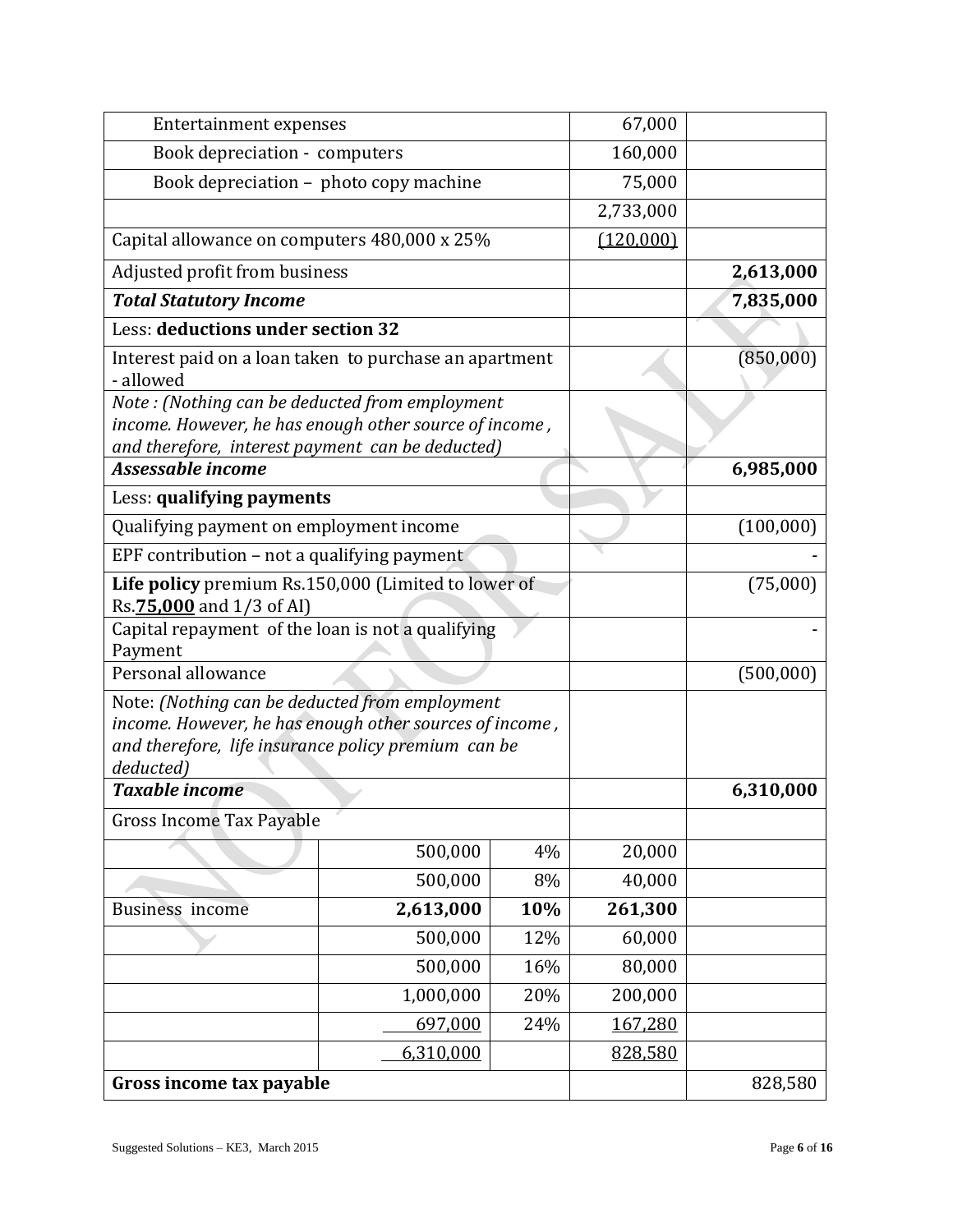| Less: tax credits                     |         |            |
|---------------------------------------|---------|------------|
| <b>PAYE</b>                           | 841,800 |            |
| Self-Assessment Payments              | 150,000 |            |
|                                       |         | (991,800)  |
| Balance tax payable /(refund claimed) |         | (163, 220) |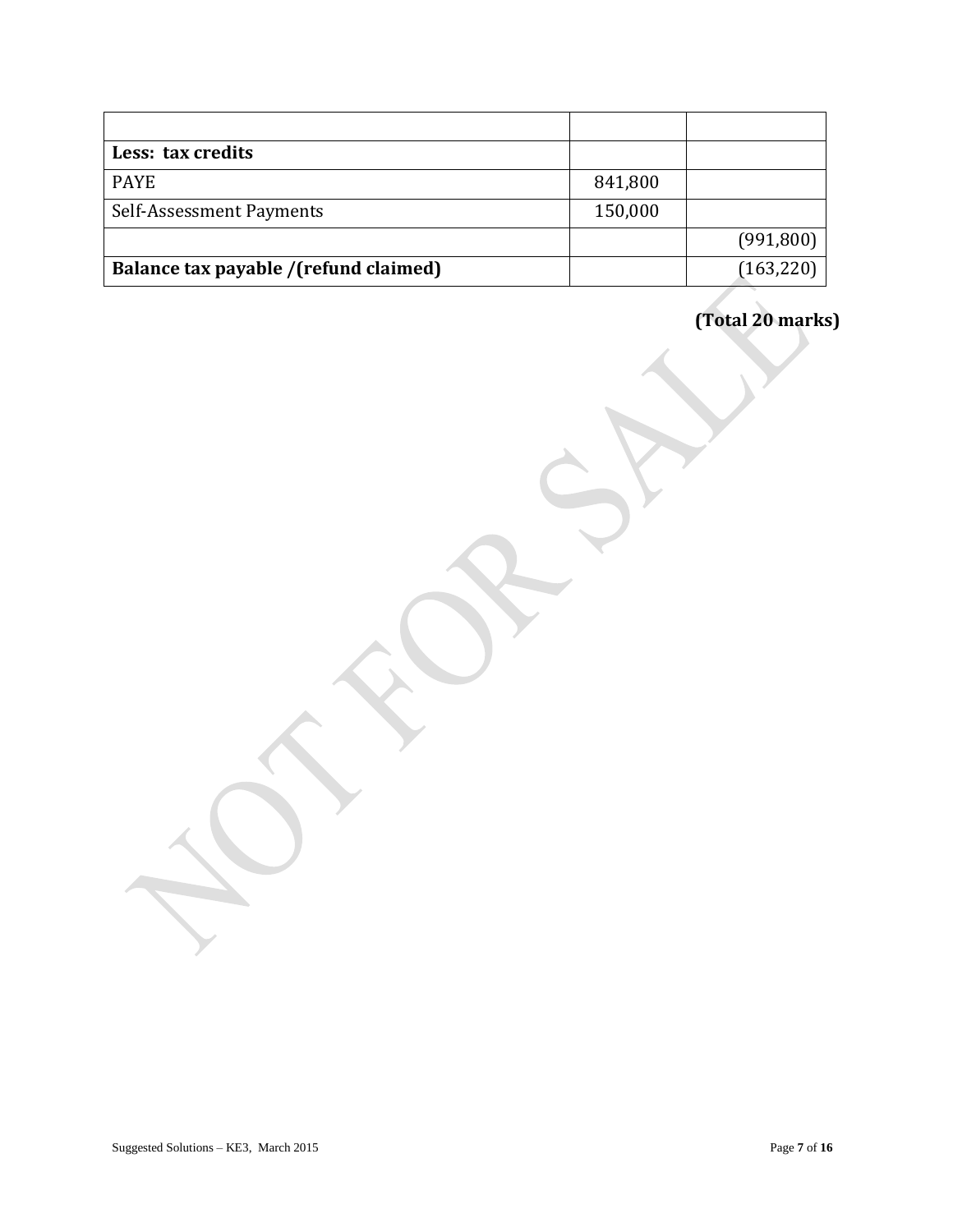## **Part B**

## **Legal Fundamentals**

# **SECTION 1**

#### **Answer 1**

**1(a)**

1.1

Relevant Learning Outcome/s: 1.3.1.

#### **Correct answer:** C

The Supreme Court is the only court which has the power to hear and determine a fundamental rights application in Sri Lanka.

#### 1.2

Relevant Learning Outcome/s: 3.1.1

#### **Correct answer:** C

A contract of sale can also be formulated by word of mouth, by the implied conduct of the parties, and partly in writing and partly by word of mouth.

1.3

Relevant Learning Outcome/s: 4.3.1

#### **Correct answer:** B

The mere fact that the holder has reason to believe that the bill will be dishonoured on presentment, does not dispense with the requirement to present the bill for payment.

1.4

Relevant Learning Outcome/s: 5.3.1

## **Correct answer:** A

The agent has a duty, not to delegate his authority to anyone, unless he has been so authorized by the principal.

1.5

## Relevant Learning Outcome/s: 8.1.1

#### **Correct answer:** D

The Act is applicable, only to acts done within Sri Lanka, and not to acts done outside of Sri Lanka.

**[Total marks for 1(a) (MCQs) 2 x 5 = 10 marks]**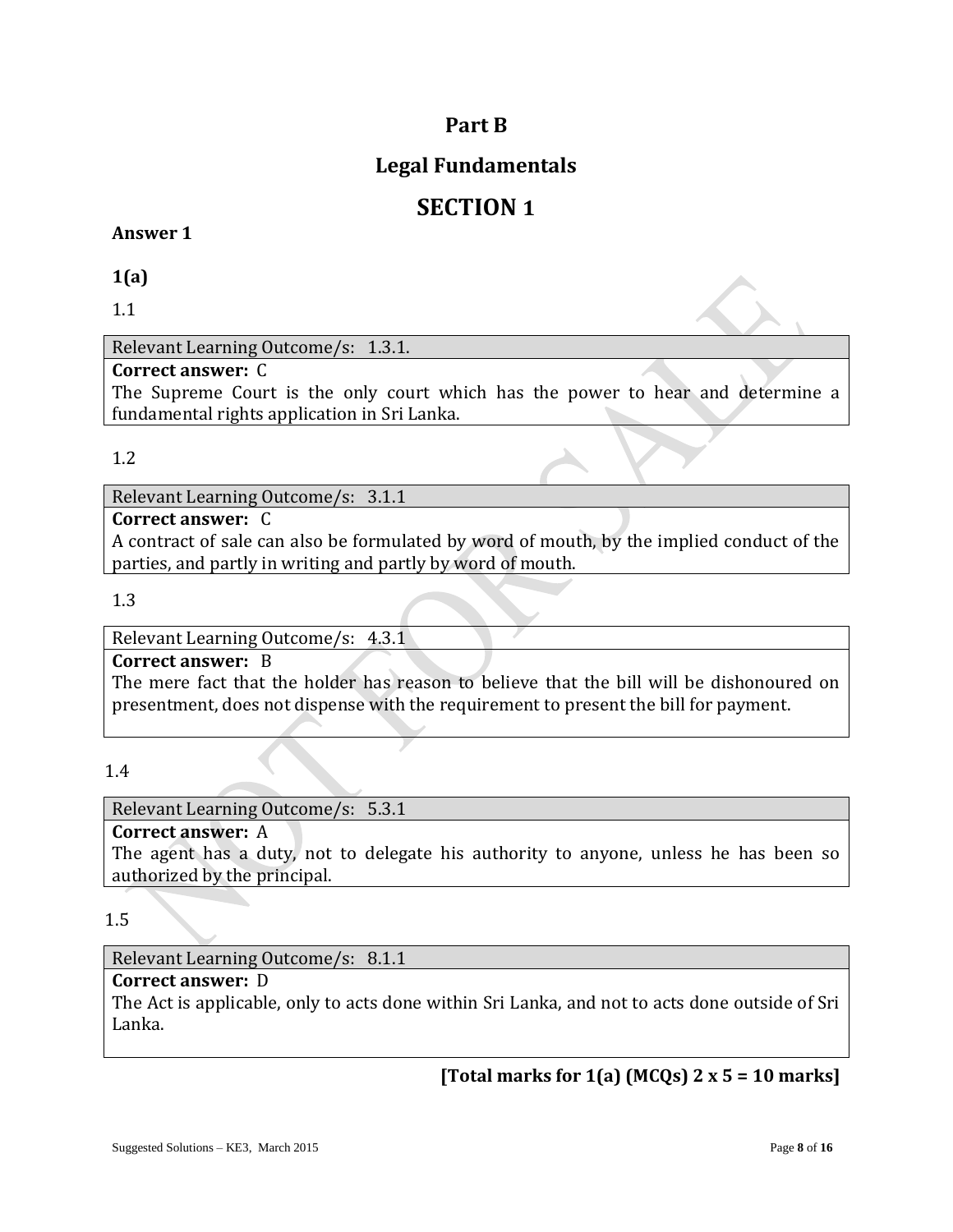#### Relevant Learning Outcome/s: 1.4.1 / 1.4.2

The regulatory role played by the Institute of Chartered Accountants of Sri Lanka and its main functions, are as follows:

- The registration control and maintenance of professional standards and discipline by the members of the Institute.
- The regulation of the auditing and accounting professions in the country.

## 1.7

#### Relevant Learning Outcome/s: 2.1.1

The main requirements, which are essential to form a legally binding contract are as follows:

- (a) There must be a valid offer;
- (b) There must be a valid acceptance;
- (c) The parties must have an intention to create legally binding relations;
- (d) The terms of the contract, should be certain;
- (e) The performance of the contract should be possible;
- (f) There must be a genuine consent or agreement of the parties to the contract;
- (g) The parties should have capacity to contract;
- (h) The objective of the contract should be legal.
- (i) Consideration / Justa Causa (based on whether it is English law or RD Law that is applicable to the particular contract)
- (j) Should comply with the form stipulated by the relevant statute.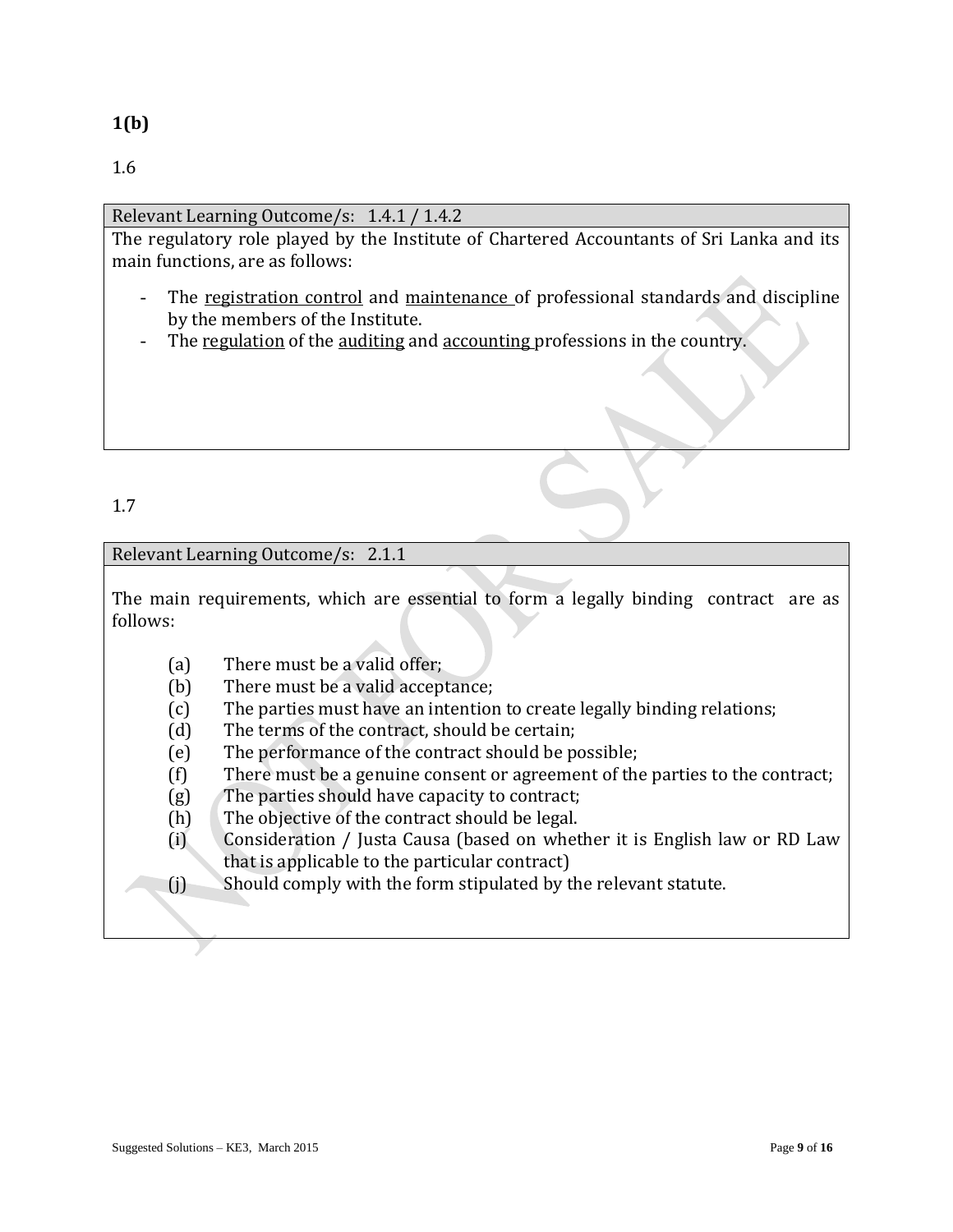|     | Relevant Learning Outcome/s: 4.1.2                                            |
|-----|-------------------------------------------------------------------------------|
|     | The main characteristics of a negotiable instrument are as follows:           |
|     |                                                                               |
| (a) | The title to the negotiable instrument passes on delivery (if it is a bearer  |
|     | instrument), and on delivery and endorsement (if it is an order instrument);  |
| (b) | The holder of the negotiable instrument for the time being, can sue in his    |
|     | own name;                                                                     |
| (c) | No notice of assignment is required to be given to the person liable thereon; |
| (d) | A bona fide holder for value, takes free from any defect in the title of his  |
|     | predecessors                                                                  |
|     |                                                                               |
|     |                                                                               |
| 1 Q |                                                                               |

#### Relevant Learning Outcome/s: 6.1.1 The main differences between a contract of insurance and a contract of wagering, are as follows:

- (a) Insurance is taken to protect "what is yours"; but in gambling you try to make a bargain or winning;
- (b) In insurance, you must have an "insurable interest" in the thing you insure; but in gambling, you can bet on anything;
- (c) Courts will enforce a contract of insurance; but not a gambling contract;
- (d) Except for life insurance, generally you cannot insure the same thing or risk, with two insurers, but in gambling you can place bets with more than one bookmaker for the same item.
- (e) In insurance one cannot make a profit. But one of the main motives of wagering is to make a profit; or
- (f) Any other valid difference.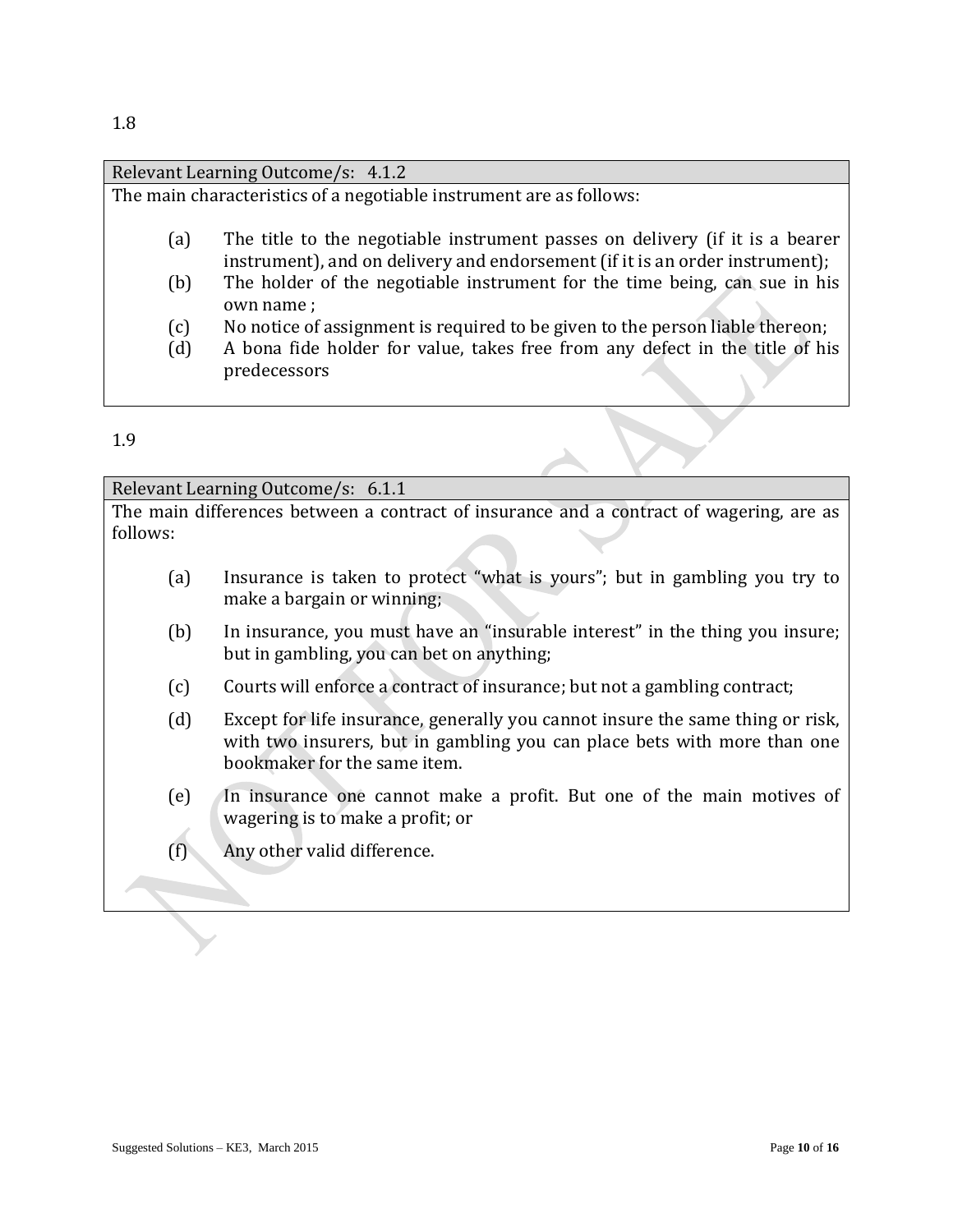Relevant Learning Outcome/s: 7.1.3 Given below are some of the instances, where an employee can withdraw the funds lying to his/her credit in his/her EPF account. Upon reaching the age of retirement, and on termination of employment. After a female employee ceases to be employed, in consequence of marriage.

- After the member ceases to be employed, by reason of a permanent and total incapacity for work, and being certified medically unfit.
- On taking up permanent residency abroad.
- After the member ceases to be employed in a covered employment, and takes up pensionable employment in the public service or in the local government service.
- An employee in a public corporation or government-owned business undertaking, can withdraw the total amount lying to his/her credit in the event of being retrenched from service.

 **[Total marks for 1(b) 4 x 5 = 20 marks]**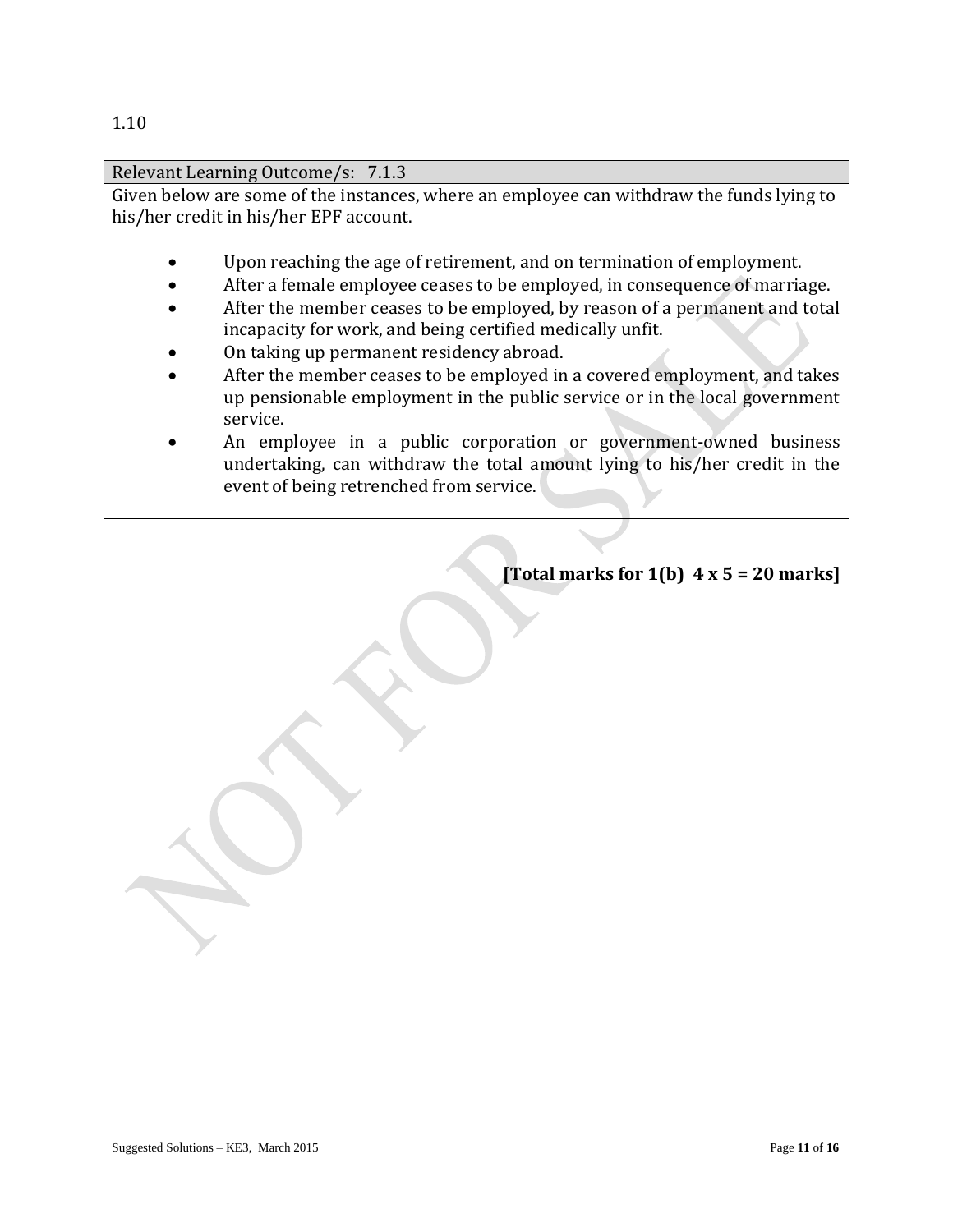## **SECTION 2**

#### **Answer 02**

Relevant Learning Outcome/s: 2.4

The law of contracts, provides for a contract to be discharged due to frustration.

Frustration of a contract occurs when the following factors are present:

- The event which leads to the frustration of the contract is beyond the control of the parties to the contract;
- If the parties try to perform the contract even after the occurring of the event which led to the frustration, then the contract so performed will be a totally different one to that which the parties initially intended to enter into;
- The event which led to the frustration of the contract occurred due to no fault of the parties to the contract.
- The destruction of a particular object, which is necessary for the performance of the contract.

In the given scenario, the hall which is the subject matter of the contract and which is necessary for the performance of this contract of hire, has been destroyed.

Further this hall has been destroyed due to the fault of neither party.

Therefore, it could be said that the contract to hire the hall, has been discharged due to frustration.

This results in the parties to the contract being discharged from their obligations under the contract.

Therefore, Alex is not entitled to claim damages from Melmon, on the expenses incurred by him on this concert.

The facts of the scenario are similar to the case of Taylor vs Caldwell (1983) 122 ER 309.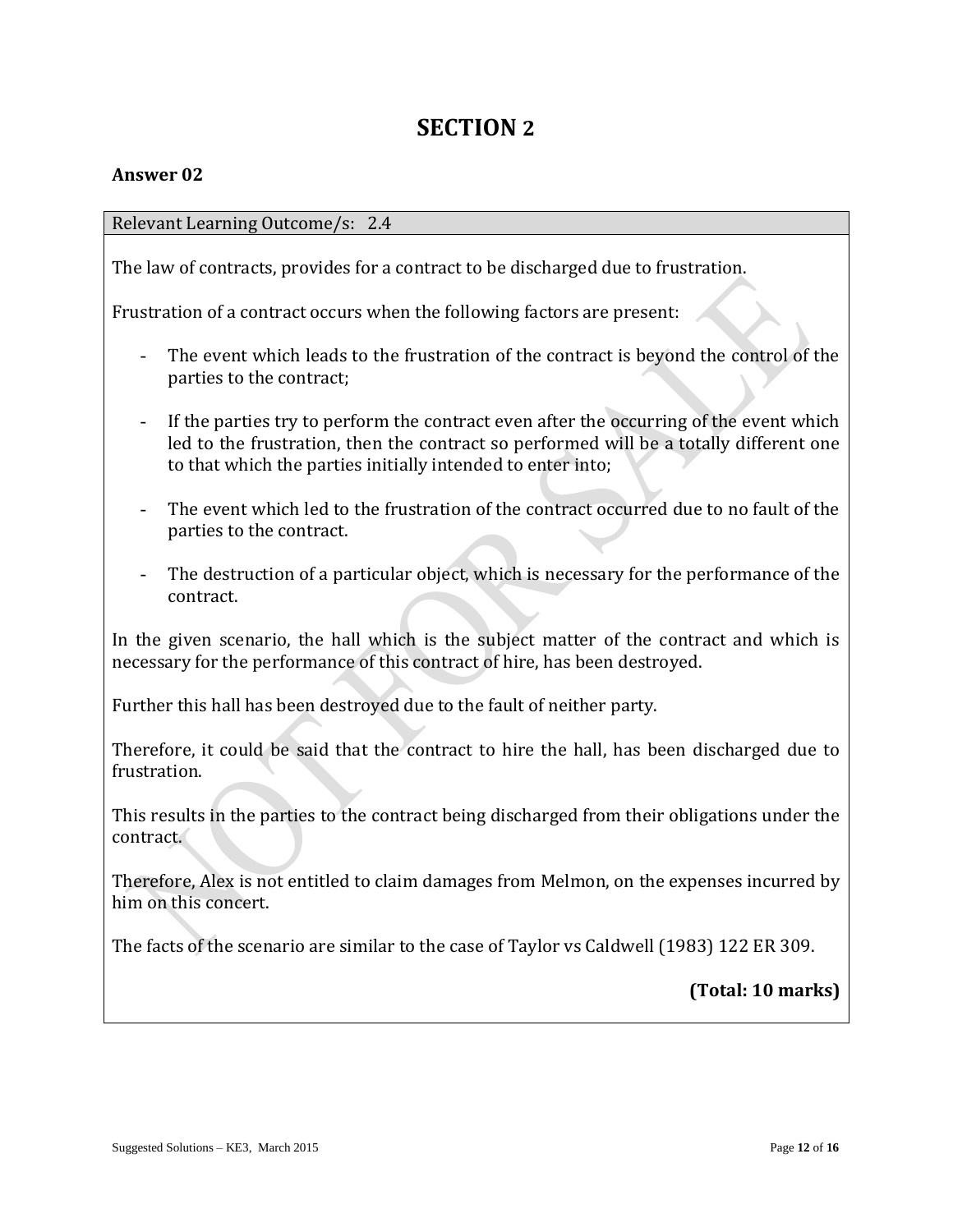#### **Answer 03**

#### Relevant Learning Outcome/s: 3.3

The facts of the scenario are similar to the case of Greenwood vs Bennett (1973) 1 Q.B. 195. / and also in the case of Rowland vs. Divall.

This scenario relates to a sale by a person who is not the owner of the subject matter.

Based on the given scenario, there is nothing to imply or suggest that Alloy by his conduct, had authorized Moddy to sell this car to anybody.

The general rule is that, when a person who is not the owner of particular goods, without the consent or authority of the owner, sells such goods to a buyer, the buyer gets the same title to that goods as the seller had.

Since Moddy never become the owner of this Volkswagen car, he is not in a position to pass the ownership of this car, to Scrappy, and hence Scrappy never became the owner of this car at any given point.

Therefore it could be said that based on the given facts, the ownership of this car still remains with Alloy and therefore Alloy can get the possession of the car.

Further since Scrappy was an innocent purchaser who thought that Moddy was the actual owner, and since Moddy had no title to sell Scrappy is entitled to recover the cost he incurred to modify the car amounting to Rs. 200,000. Since it was Alloy, as the owner who got the benefit of this modification, it is from Alloy that Scrappy has to claim this sum of money from.

Also Scrappy can claim the sales price of Rs. 500,000 he paid to Moddy, from Moddy, and Moddy will have to pay it back to Scrappy.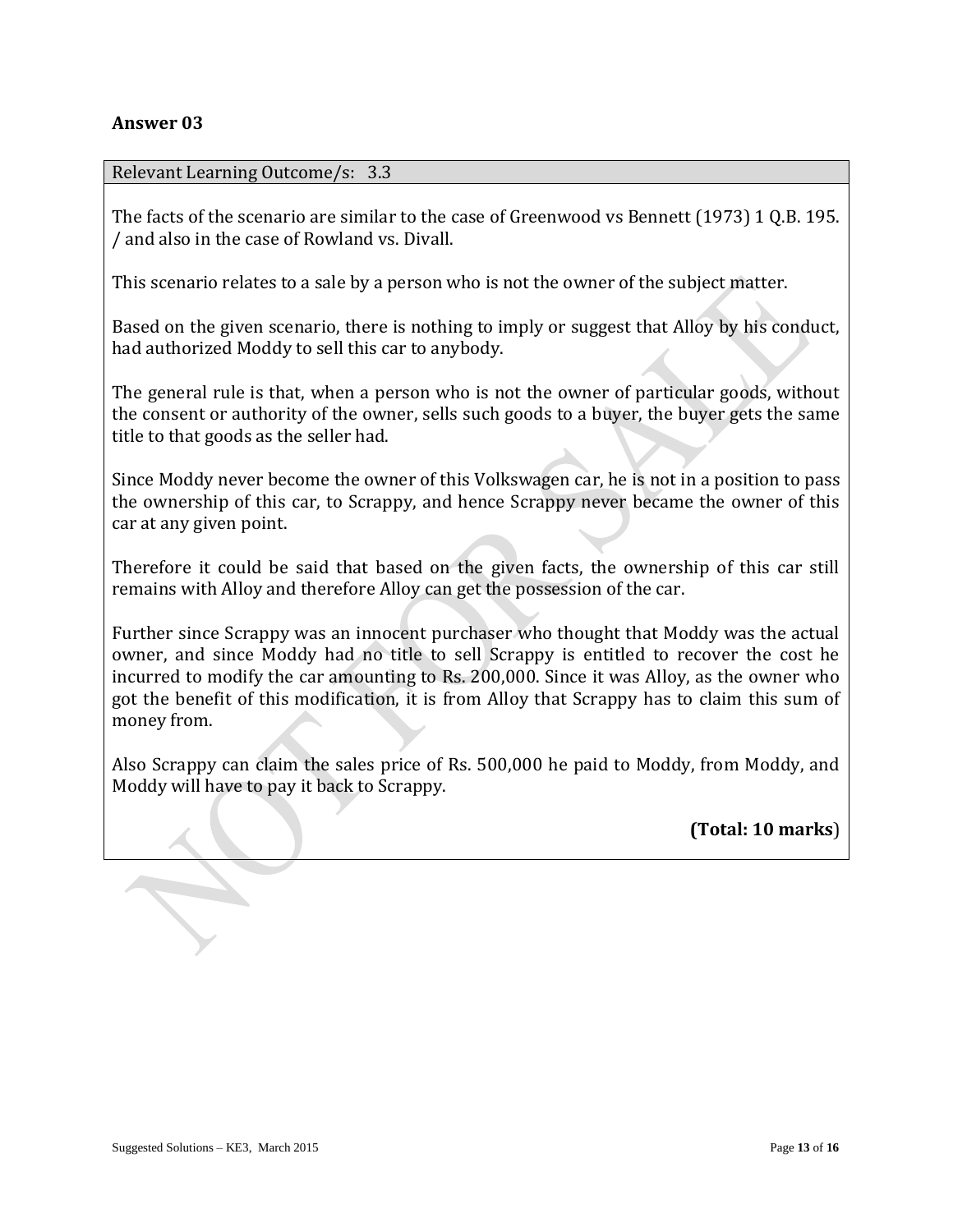#### **Answer 04**

#### Relevant Learning Outcome/s: 5.4

As per the facts given in this scenario, Mr. Pentor as the agent, seems to have failed to perform / breached the following duties, for the reasons given therein:

- The duty of following the principal's instructions.

This duty was breached, as Mr. Pentor was given specific instructions to buy chairs made from teak, which he failed to do so.

The duty of applying a special skill, he professes to have, has also been breached by Mr. Pentor.

The reason being that as a professional carpenter, it is implied that he should have the skill to identify the type of wood the chairs were made from.

The duty to disclose a material fact which was in his possession, has been breached by Mr. Pentor.

The reason being, that he knew that the chairs were not made from teak, but still did not disclose such fact to Skewl.

The duty to exercise due diligence and care has been breached by Mr. Pentor.

The reason being that the principal wanted teak chairs, but Mr. Pentor without even checking on the availability of teak chairs, purchased non-teak chairs from the first shop he went into. Here it could be said that Mr. Pentor had acted negligently, as well.

The duty to act in the best interests of the principal fiduciary duty too has been breached by Mr. Pentor.

The principal specifically wanted teak chairs, for a reason known best to the principal. Therefore by Mr. Pentor, not obtaining teak chairs, he has failed in this duty.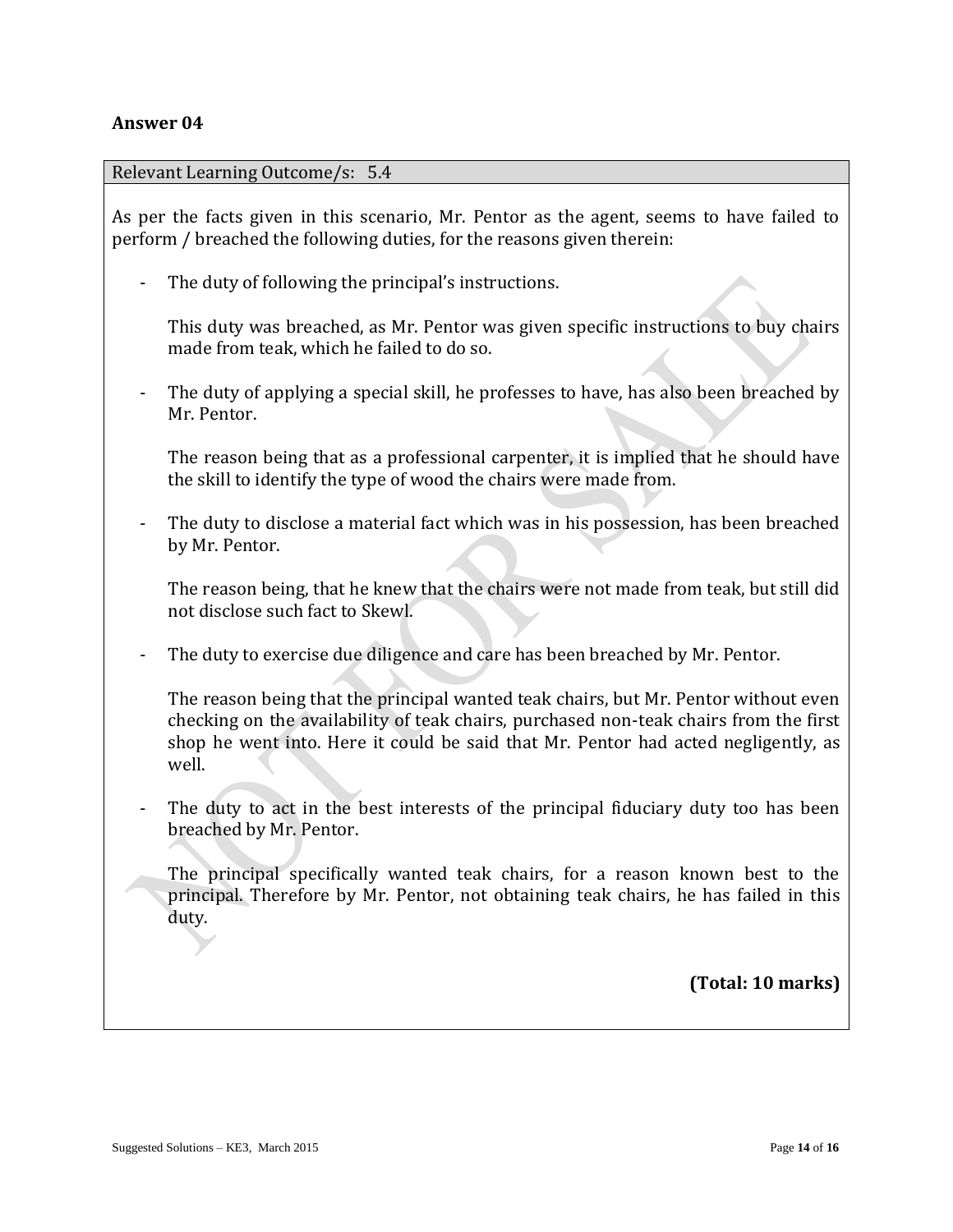#### **Answer 05**

#### Relevant Learning Outcome/s: 6.3

The failure to pay a lease instalment as per the lease agreement, amounts to a substantial failure or breach on the part of the lessee (Crazy Cricket Club).

Such a failure or breach is called a "default of payment" of the lease rentals agreed in the agreement by the lessee.

Therefore in this scenario, the failure to pay the 3<sup>rd</sup> instalment by the lessee, Crazy Cricket Club, can be treated as an event categorized as a "default of payment", in law relating Leasing in terms of the Finance Leasing Act (No. 56 of 2000).

In the event of a default by the lessee, certain remedies are available to the lessor, Mr. Cre Kett.

These remedies are as follows:

- To require the lessee to make **accelerated payment** of the monies due under the lease.
- If the lessee fails to make such accelerated payments, the lessor can after **serving notice by registered post** to the lessee, **terminate/repudiated** the lease, and either ;
	- **Recover possession** of the leased asset, either without a court order or through a court order;

OR

**Recover damages**, as would place the lessor in the position he would have been if not for the breach by the lessee.